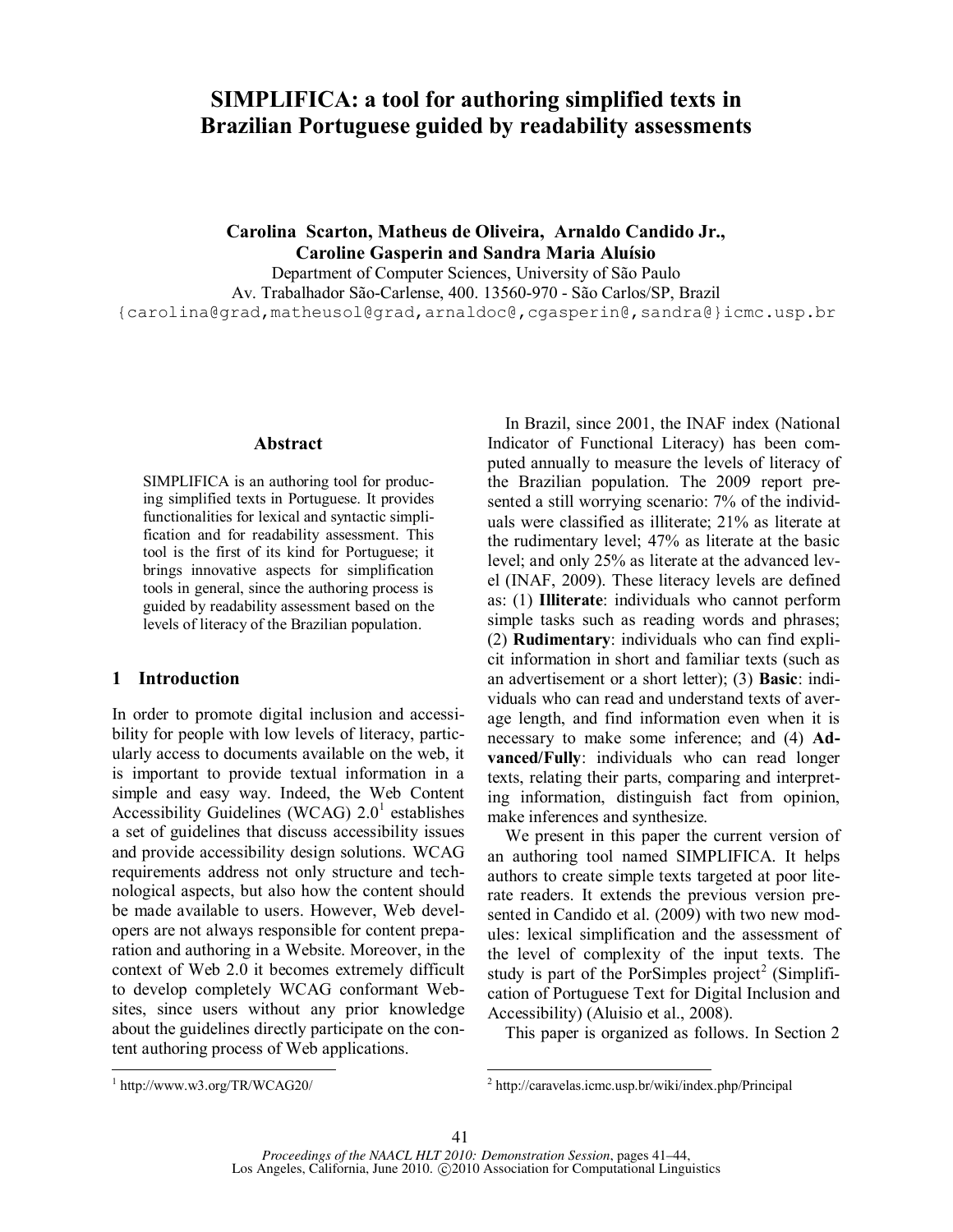we describe SIMPLIFICA and the underlying technology for lexical and syntactic simplification, and for readability assessment. In Section 3 we summarize the interaction steps that we propose to show in the demonstration session targeting texts for low-literate readers of Portuguese. Section 4 presents final remarks with emphasis on why demonstrating this system is relevant.

# **2 SIMPLIFICA authoring tool**

SIMLIFICA is a web-based WYSIWYG editor, based on TinyMCE web editor<sup>3</sup>. The user inputs a text in the editor and customizes the simplification settings, where he/she can choose: (i) strong simplification, where all the complex syntactic phenomena (see details in Section 2.2) are treated for each sentence, or customized simplification, where the user chooses one or more syntactic simplification phenomena to be treated for each sentence, and (ii) one or more thesauri to be used in the syntactic and lexical simplification processes. Then the user activates the readability assessment module to predict the complexity level of a text. This module maps the text to one of the three levels of literacy defined by INAF: rudimentary, basic or advanced. According to the resulting readability level the user can trigger the lexical and/or syntactic simplifications modules, revise the automatic simplification and restart the cycle by checking the readability level of the current version of the text.

Figure 1 summarizes how the three modules are integrated and below we describe in more detail the SIMPLIFICA modules.



Figure 1. Steps of the authoring process.

 $\overline{a}$ 

#### **2.1 Lexical Simplification**

Basically, the first part of the lexical simplification process consists of tokenizing the original text and marking the words that are considered complex. In order to judge a word as complex or not, we use 3 dictionaries created for the PorSimples project: one containing words common to youngsters, a second one composed by frequent words extracted from news texts for children and nationwide newspapers, and a third one containing concrete words.

The lexical simplification module also uses the Unitex-PB dictionary<sup>4</sup> for finding the lemma of the words in the text, so that it is possible to look for it in the simple words dictionaries. The problem of looking for a lemma directly in a dictionary is that there are ambiguous words and we are not able to deal with different word senses. For dealing with part-of-speech (POS) ambiguity, we use the  $\overline{\text{MXPOST}}$  POS tagger<sup>5</sup> trained over NILC tagset<sup>6</sup>.

After the text is tagged, the words that are not proper nouns, prepositions and numerals are selected, and their POS tags are used to look for their lemmas in the dictionaries. As the tagger has not a 100% precision and some words may not be in the dictionary, we look for the lemma only (without the tag) when we are not able to find the lemmatag combination in the dictionary. Still, if we are not able to find the word, the lexical simplification module assumes that the word is complex and marks it for simplification.

The last step of the process consists in providing simpler synonyms for the marked words. For this task, we use the thesauri for Portuguese TeP  $2.0<sup>7</sup>$ and the lexical ontology for Portuguese PAPEL<sup>8</sup>. This task is carried out when the user clicks on a marked word, which triggers a search in the thesauri for synonyms that are also present in the common words dictionary. If simpler words are found, they are listed in order, from the simpler to the more complex ones. To determine this order, we used Google API to search each word in the web: we assume that the higher a word frequency, the simpler it is. Automatic word sense disambiguation is left for future work.

l

<sup>3</sup> http://tinymce.moxiecode.com/

<sup>4</sup> http://www.nilc.icmc.usp.br/nilc/projects/unitex-pb/web /dicionarios.html

<sup>5</sup> http://sites.google.com/site/adwaitratnaparkhi/home

<sup>6</sup> www.nilc.icmc.usp.br/nilc/TagSet/ManualEtiquetagem.htm

<sup>7</sup> http://www.nilc.icmc.usp.br/tep2/

<sup>8</sup> http://www.linguateca.pt/PAPEL/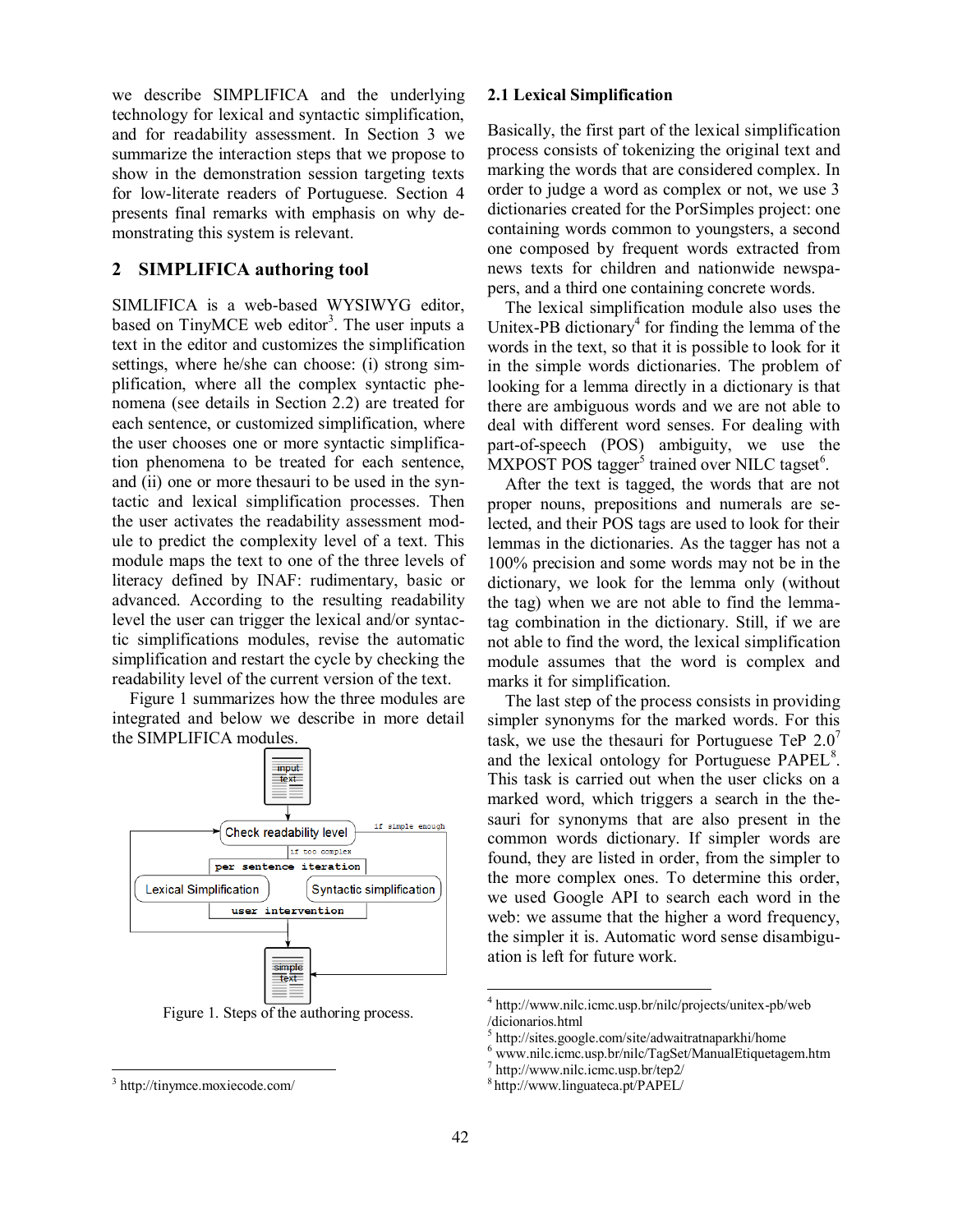## **2.2 Syntactic Simplification**

Syntactic simplification is accomplished by a rulebased system, which comprises seven operations that are applied sentence-by-sentence to a text in order to make its syntactic structure simpler.

Our rule-based text simplification system is based on a manual for Brazilian Portuguese syntactic simplification (Specia et al., 2008). According to this manual, simplification operations should be applied when any of the 22 linguistic phenomena covered by our system (see Candido et al. (2009) for details) is detected. Our system treats appositive, relative, coordinate and subordinate clauses, which had already been addressed by previous work on text simplification (Siddharthan, 2003). Additionally, we treat passive voice, sentences in an order other than Subject-Verb-Object (SVO), and long adverbial phrases. The simplification operations available to treat these phenomena are: split sentence, change particular discourse markers by simpler ones, change passive to active voice, invert the order of clauses, convert to subject-verbobject ordering, and move long adverbial phrases.

Each sentence is parsed in order to identify syntactic phenomena for simplification and to segment the sentence into portions that will be handled by the operations. We use the parser PALAVRAS (Bick, 2000) for Portuguese. Gasperin et al. (2010) present the evaluation of the performance of our syntactic simplification system.

Since our syntactic simplifications are conservative, the simplified texts become longer than the original ones due to sentence splitting. We acknowledge that low-literacy readers prefer short texts, and in the future we aim to provide summarization within SIMPLIFICA (see (Watanabe et al., 2009)). Here, the shortening of the text is a responsibility of the author.

# **2.3 Readability assessment**

With our readability assessment module, we can predict the readability level of a text, which corresponds to the literacy level expected from the target reader: rudimentary, basic or advanced.

We have adopted a machine-learning classifier to identify the level of the input text; we use the Support Vector Machines implementation from Weka<sup>9</sup> toolkit (SMO). We have used 7 corpora

 $\overline{a}$ 

within 2 different genres (general news and popular science articles) to train the classifier. Three of these corpora contain original texts published in online newspapers and magazines. The other corpora contain manually simplified versions of most of the original texts. These were simplified by a linguist, specialized in text simplification, according to the two levels of simplification proposed in our project, natural and strong, which result in texts adequate for the basic and rudimentary literacy levels, respectively.

Our feature set is composed by cognitivelymotivated features derived from the Coh-Metrix-PORT tool<sup>10</sup>, which is an adaptation for Brazilian Portuguese of Coh-Metrix 2.0 (free version of Coh-Metrix (Graesser et al, 2003)) also developed in the context of the PorSimples project. Coh-Metrix-PORT implements the metrics in Table 1.

| <b>Categories</b>                               | Subcategories                    | Metrics                                                                                                                                                                           |
|-------------------------------------------------|----------------------------------|-----------------------------------------------------------------------------------------------------------------------------------------------------------------------------------|
| <b>Shallow</b><br>Readabili-<br>ty metric       |                                  | Flesch Reading Ease index<br>for Portuguese.                                                                                                                                      |
| <b>Words and</b><br>textual<br>informa-<br>tion | Basic counts                     | Number of words, sen-<br>tences, paragraphs, words<br>per sentence, sentences per<br>paragraph, syllables per<br>word, incidence of verbs,<br>nouns, adjectives and ad-<br>verbs. |
|                                                 | Frequencies                      | Raw frequencies of content<br>words and minimum fre-<br>quency of content words.                                                                                                  |
|                                                 | Hyperonymy                       | Average number of hyper-<br>nyms of verbs.                                                                                                                                        |
| Syntactic<br>informa-<br>tion                   | Constituents                     | Incidence of nominal<br>phrases, modifiers per noun<br>phrase and words preced-<br>ing main verbs.                                                                                |
|                                                 | Pronouns,<br>Types and<br>Tokens | Incidence of personal pro-<br>nouns, number of pronouns<br>per noun phrase, types and<br>tokens.                                                                                  |
|                                                 | Connectives                      | Number of connectives,<br>number of positive and<br>negative additive connec-<br>tives, causal / temporal /<br>logical positive and nega-<br>tive connectives.                    |
| Logical<br>operators                            |                                  | Incidence of the particles<br>"e" (and), "ou" (or), "se"<br>(if), incidence of negation<br>and logical operators.<br>$T_0 h l_0 1$ Motrice of Cab Motrix DODT                     |

Table 1. Metrics of Coh-Metrix-PORT.

l

<sup>9</sup> http://www.cs.waikato.ac.nz/ml/weka/

<sup>10</sup> http://caravelas.icmc.usp.br:3000/